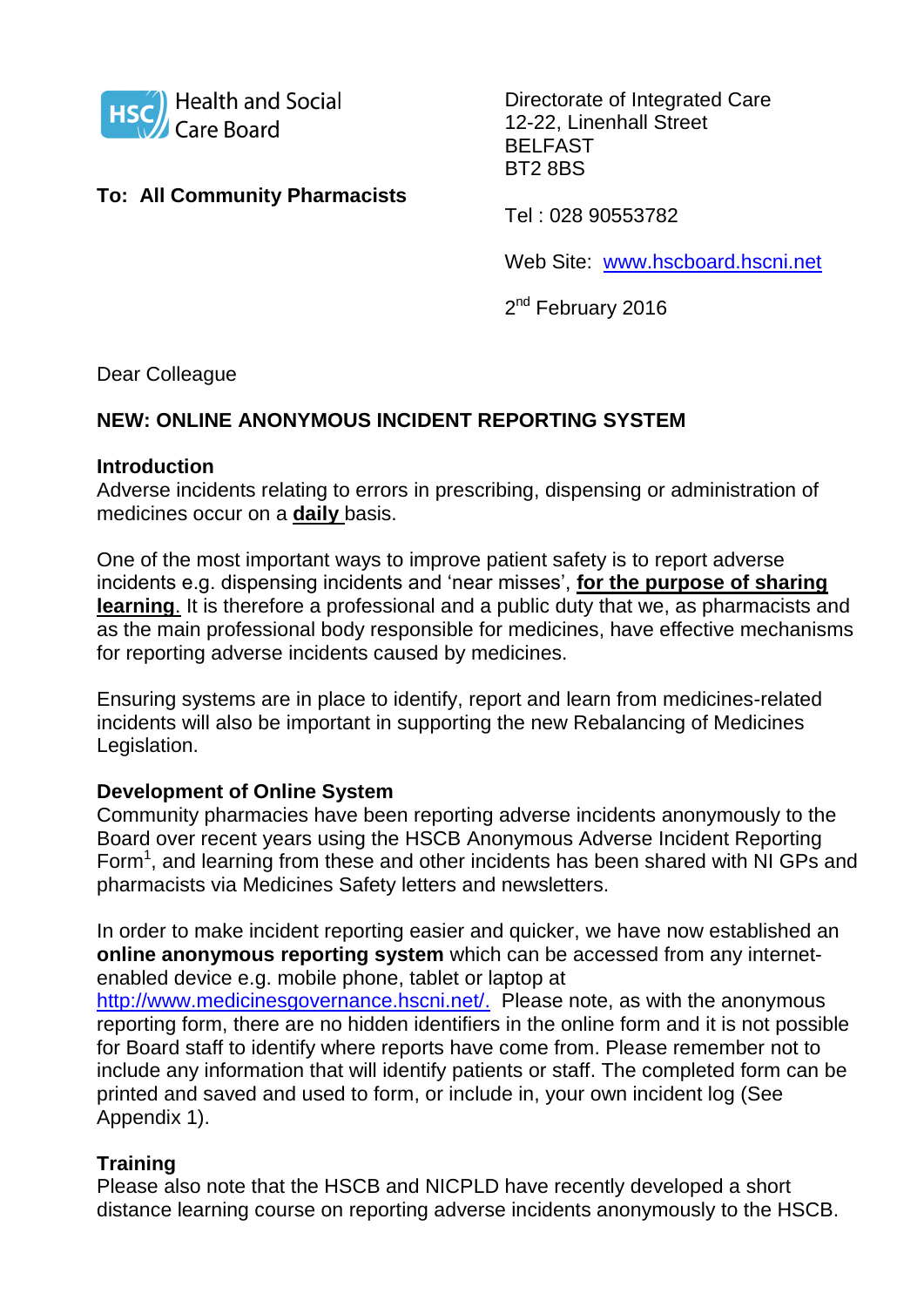This has been undertaken following feedback from community pharmacists who suggested the need for Continued Professional Development around incident reporting. As well as highlighting the new reporting system, the course guides pharmacists to where they can find advice relating to learning around incidents and other patient-safety resources. This new course can be found on the NICPLD website.

### **Conclusion**

We hope you will find these new developments to be useful tools in continuing to promote a patient safety culture in your pharmacy. If you have any queries or would like to provide feedback on the new on-line reporting system, please contact your local Medicines Governance Adviser at the local office as detailed in the table below.

Yours sincerely,

 $\frac{1}{e}$ 

**Mr Joe Brogan** Assistant Director of Integrated Care Head of Pharmacy and Medicines Management

1. [http://www.medicinesgovernance.hscni.net/primary-care/community-pharmacy/community](http://www.medicinesgovernance.hscni.net/primary-care/community-pharmacy/community-pharmacy-incidentsnear-misses/)[pharmacy-incidentsnear-misses/](http://www.medicinesgovernance.hscni.net/primary-care/community-pharmacy/community-pharmacy-incidentsnear-misses/)

| <b>Primary Care Medicines Governance Adviser Contact Details</b> |                                           |                                   |  |  |
|------------------------------------------------------------------|-------------------------------------------|-----------------------------------|--|--|
| <b>Team Leader</b>                                               | <b>Brenda Bradley</b><br>Tel: 02895363926 | Email: Brenda.bradley@hscni.net   |  |  |
| <b>Belfast Area</b>                                              | Briegeen Girvin.<br>Tel:02895363926       | Email: Briegeen.girvin@hscni.net  |  |  |
| Northern Area                                                    | Lisa Byers<br>Tel:02895363223             | Email: Lisa.byers@hscni.net       |  |  |
| Southern Area                                                    | Anne Marie Groom<br>Tel:02895362435       | Email: Annemarie.groom@hscni.net  |  |  |
| South Eastern Area                                               | <b>Helen Bell</b><br>Tel:02892620365      | Email: Helen.bell@hscni.net       |  |  |
| Western Area                                                     | Joanne McDermott<br>Tel:028 9536 1015     | Email: joanne.mcdermott@hscni.net |  |  |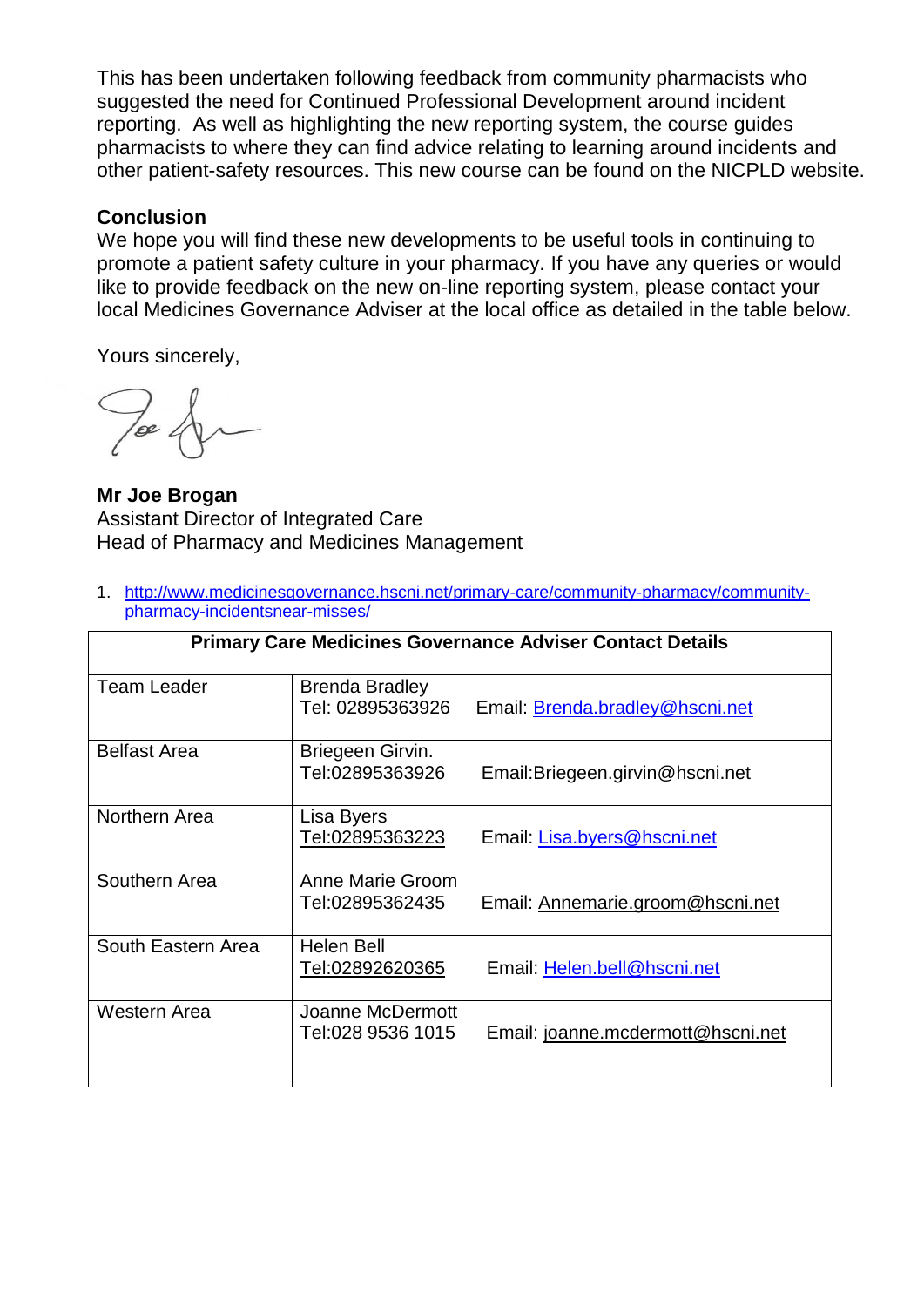#### Appendix 1

1. To print the completed form only.

Following completion of the form and before submitting, select 'file' and 'print' as shown in the screenshot below. (Depending on the set-up of your computer, it may only be necessary to select the 'printer icon'.)



Then select the required printer from the printer list and select 'print':



2. To 'save' an electronic copy of the completed form: